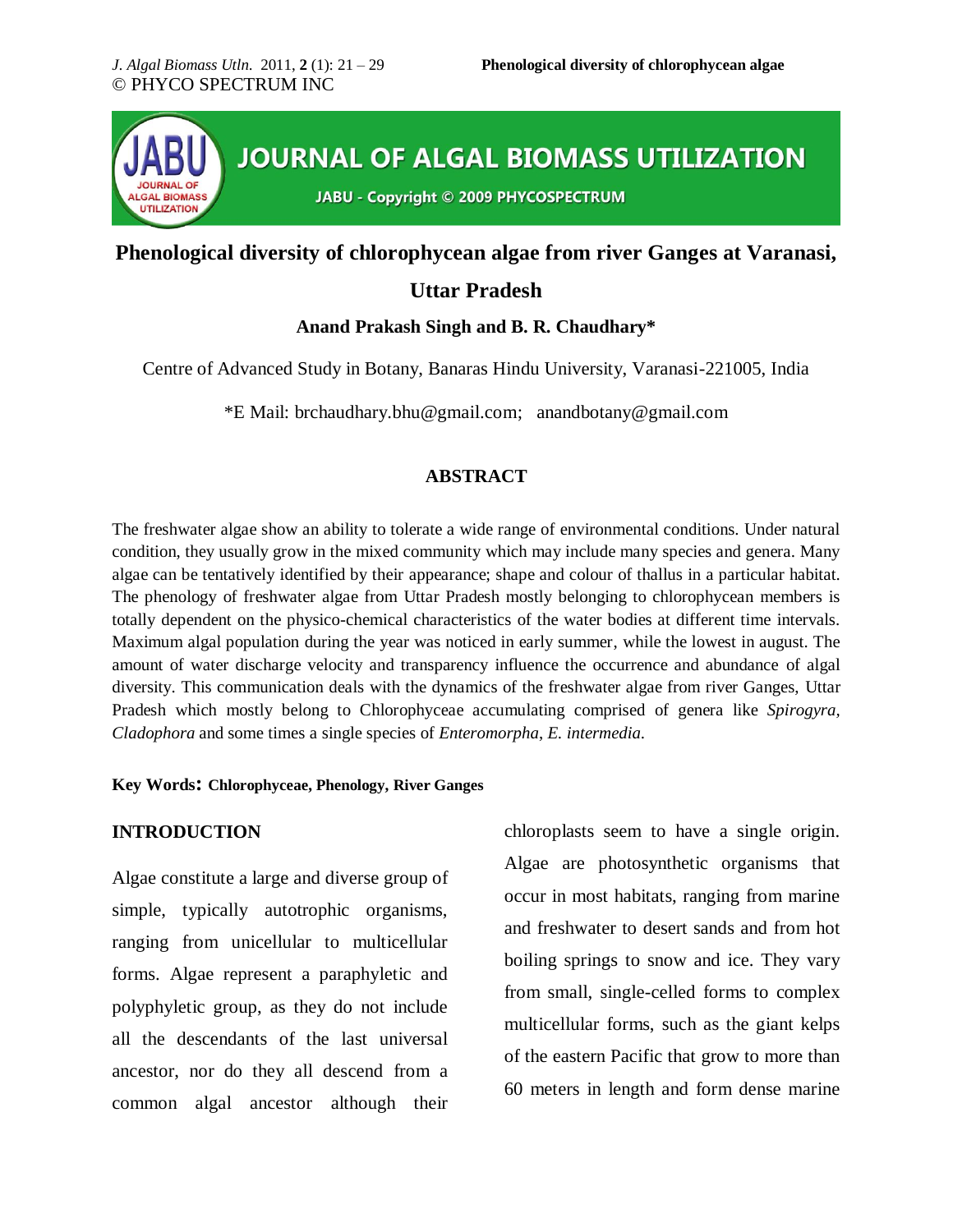forests. Chlorophycean members are important as primary producers of organic matter at the base of the food chain in most of the aquatic ecosystems and also provide oxygen for other aquatic life. It is a well established fact that more than 75% of freshwater fishes feed on plankton at one or the other stage of their life- cycle (Jafri *et al*., 1999). Phytoplanktons are the primary producers of water bodies; these are the main source of food directly or indirectly for various animal groups (Rao, 1975). The measurement of primary and secondary productivity gives indication regarding fish production (Panday, 1981). Physicochemical parameters and quantity of nutrients in water play significant role in the distributional patterns and species composition of phytoplanktons mostly green algae in the aquatic habitats. The penetration of light, temperature, salinity, pH, hardness, phosphates, nitrates and water current velocity are the important factors for growth and density of phytoplanktonic species (Mahar *et al*., 2000).

Nutrients are the main limiting factor for algal growth. In freshwater habitats, like River Ganges, phosphorus is usually the principal and essential nutrient for all life forms. Nitrogen can also trigger algal blooms, but it is a more common factor in

#### *J. Algal Biomass Utln*. 2011, **2** (1): 21 – 29 **Phenological diversity of chlorophycean algae**

salt waters. There are two general sources of nutrients in our waters, natural and man made. Natural sources include nutrients that leach from soil and atmospheric deposition (Rai and Gaur, 2001), whereas man made sources account for much larger amounts and these include fertilizer, livestock manure, human sewage, industrial run-off etc.

Amongst autotrophic plants and possibly within the whole of the plant kingdom, algae are unexcelled for variation in structure, range of habitat and diversity of role. There are excellent texts dealing with their structure and reproduction, and much has been written about their ecology, but it is not easy to locate assembled information on their periodic distribution i.e. phenology. The Phycological researches and diversity of algae from the Indian sub-continent have been reviewed from time to time. Substantial contributions have been made by Indian and overseas workers to systematics and classification of algae on the basis of morphology, cytology, biochemistry, ecology and some recent aspects such as molecular biology. An attempt is made in the present communication to focus attention on the studies relating to the freshwater green algae and their phenology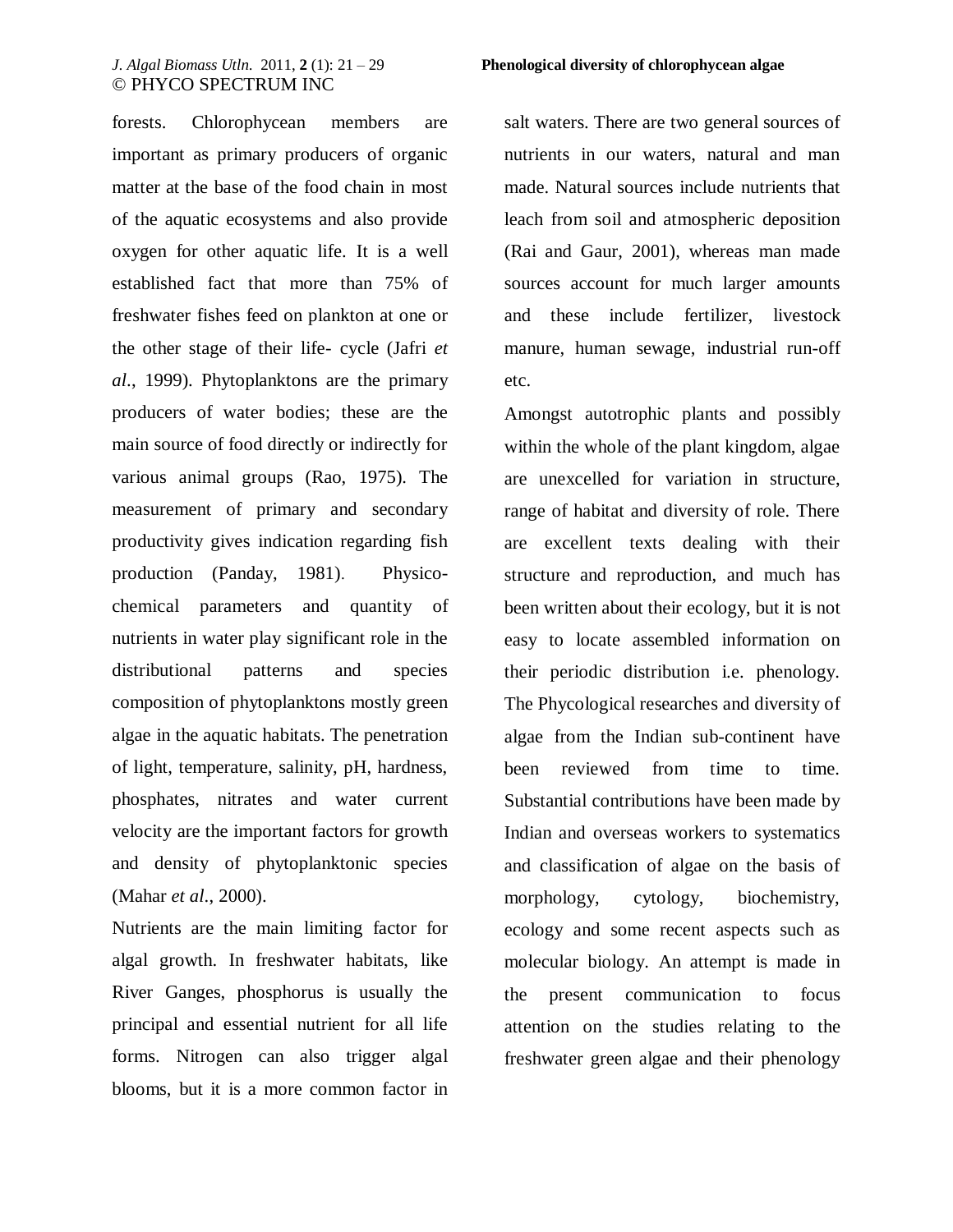in the river Ganges at Varanasi, Uttar Pradesh.

### **MATERIALS AND METHODS**

Samples of freshwater algae were collected periodically over the year from different locations of the river Ganges, viz. Assi ghat, Samane ghat, Ramnagar pipapul and Ramna ghat at Varanasi (Fig. 1). The samples were brought to the laboratory, washed under running tap water and preserved in 4%

formaldehyde solution. Mounts of these samples were prepared and Camera Lucida diagrams were made to effect identification of algae following the keys given by Prescott (1951), Tiffany and Britton (1952), Randhawa (1959), Prasad and Mishra (1992) and Kant and Gupta (1998). Microphotographs of dominant forms were taken by a digital camera (Cat Cam with 3 MPi) to assess algal diversity existent in the water body.



**Fig. 1. Map of Varanasi showing sampling sites at river Ganges**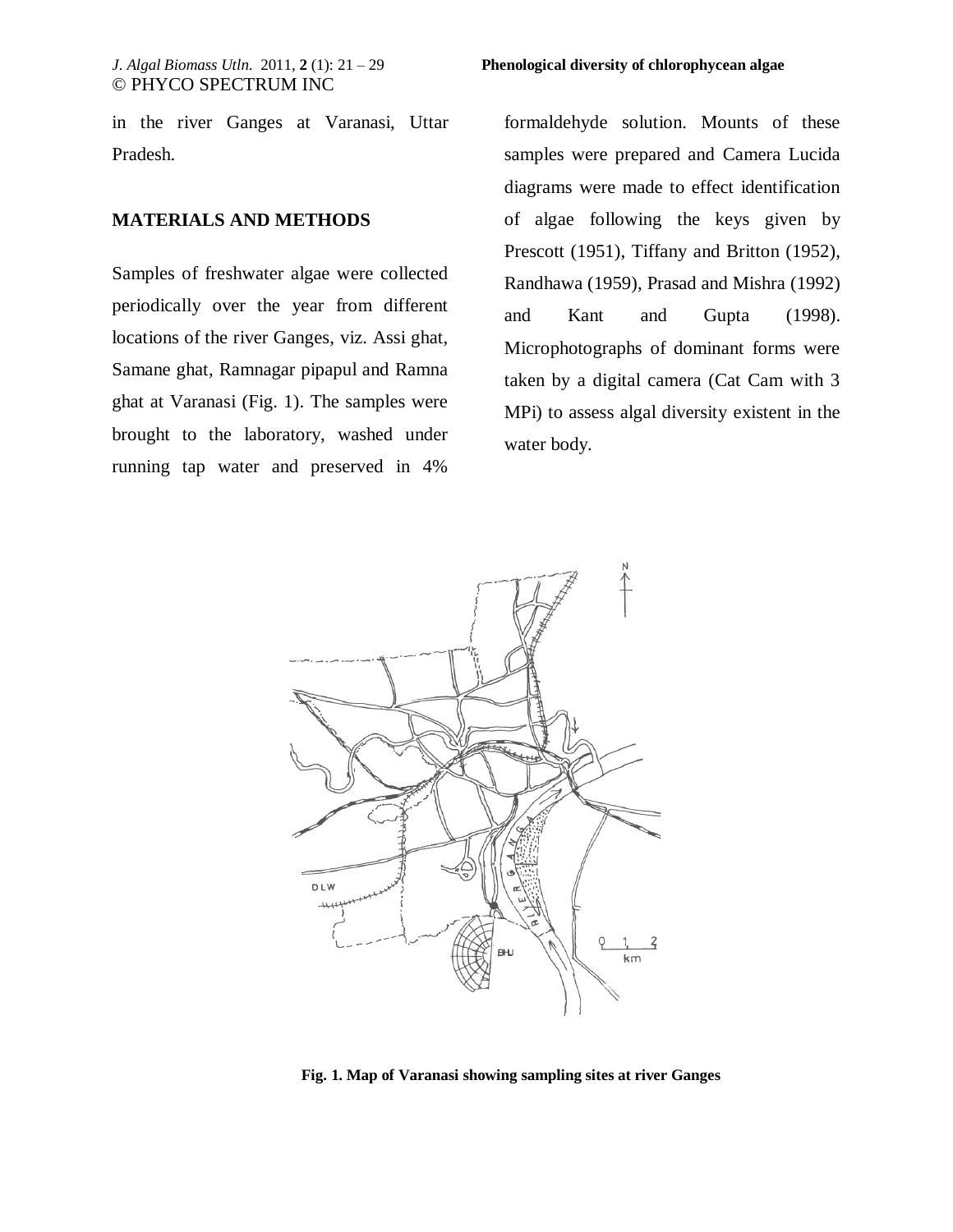## **RESULTS**

The total chlorophycean algal flora (Plate 1: Figs 1-13) consisted of 13 genera drawn

### *J. Algal Biomass Utln*. 2011, **2** (1): 21 – 29 **Phenological diversity of chlorophycean algae**

from different Orders, viz. Chlorococcales, Volvocales, Ulotrichales, Conjugales, Chaetophorales and Cladophorales as presented below.

| <b>Orders</b>     | Genera                                              |
|-------------------|-----------------------------------------------------|
| 1- Chlorococcales | Pediastrum, Hydrodictyon, Chlorella and Scenedesmus |
| 2- Volvocales     | <i>Pandorina</i> and <i>Eudorina</i>                |
| 3- Ulotrichales   | Enteromorpha                                        |
| 4- Conjugales     | Spirogyra, Zygnema, Cosmarium and Closterium        |
| 5- Chaetophorales | <i>Stigeoclonium</i>                                |
| 6- Cladophorales  | Cladophora                                          |



**Plate 1:Fig. 1.** *Chlorella* **2.** *Cosmarium* **3.** *Enteromorpha* **4.** *Eudorina* **5.** *Hydrodictyon* **6**. *Pediastrum*  **7.** *Scenedesmus* **8.** *Pandorina* **9.** *Spirogyra* **10**. *Zygnema* **11.** *Cladophora* **12**. *Closterium* **13.** *Stigeoclonium*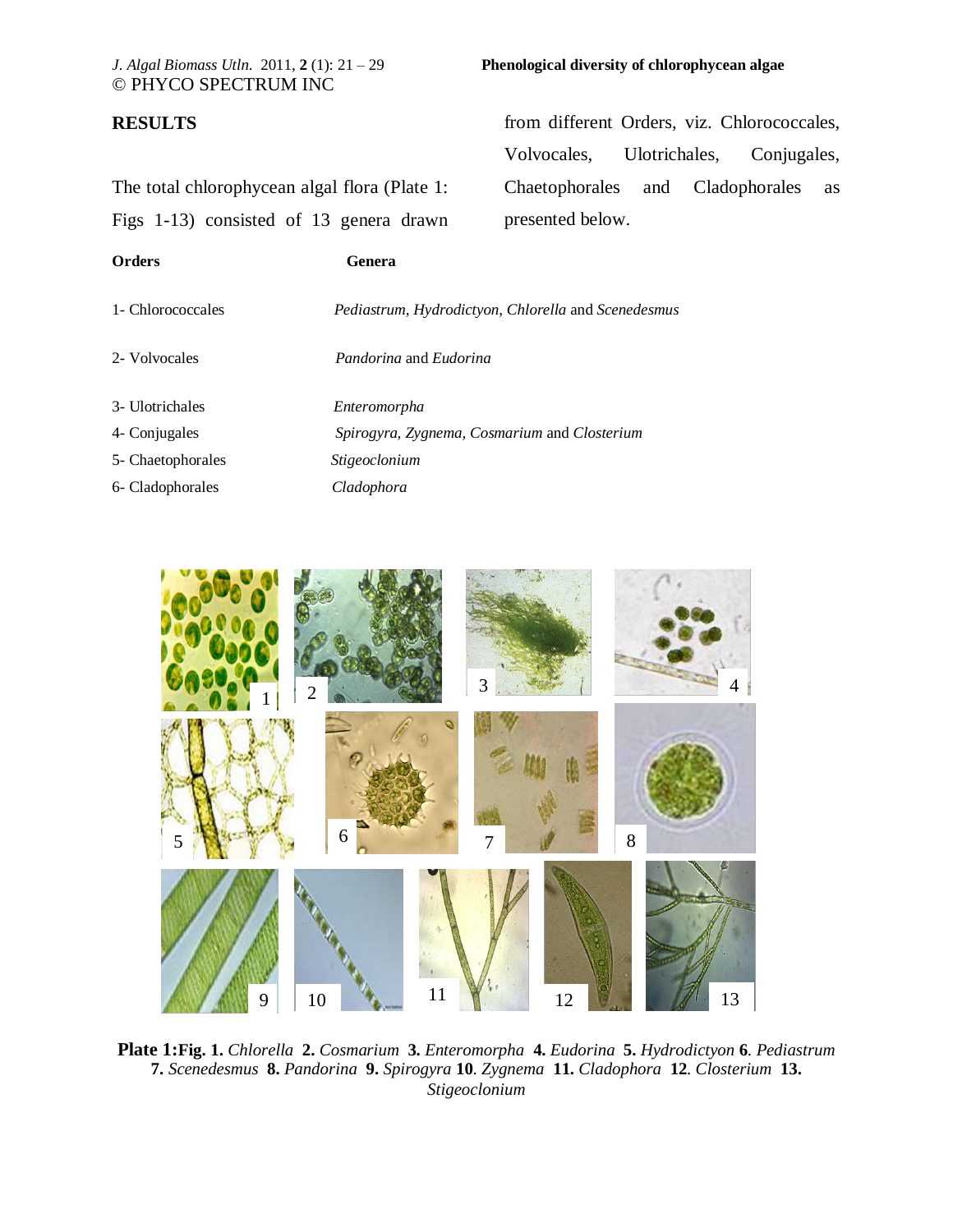The phenologies of thirteen dominant genera (Plate 1: Figs. 1- 13) have been studied. Higher populations of Spirogyra and Cladophora were recorded in most of the seasons in river Ganges, but their population were drastically reduced during monsoon months i.e. from June to September due to the occurrence of flood with suspended soil and sand particles. Three peaks of Pedistrum growth occurred during January, March and December. Cosmarim showed its occurrence during summer months with a peak in april and may. The population, however, was recorded from all the sampling stations of the river Ganges. The peak of Pediastrum appears during December and January and slowly declined till March.

**Table1. Monthly variation of phytoplankton community in river Ganges at Varanasi** 

| S.N. | Algae         | Jan.                     | Feb.                     | Mar.                     | April                    | May                      | Jun                      | July                     | Aug.                     | Sept.                    | Oct.                     | Nov.                     | Dec.                     |
|------|---------------|--------------------------|--------------------------|--------------------------|--------------------------|--------------------------|--------------------------|--------------------------|--------------------------|--------------------------|--------------------------|--------------------------|--------------------------|
| -1   | Chlorella     | $\overline{\phantom{a}}$ | $\overline{a}$           |                          | $+$                      | $++$                     | $^{++}$                  |                          | $\overline{\phantom{0}}$ |                          |                          |                          |                          |
| 2    | Cosmarium     | $\overline{\phantom{a}}$ | $\overline{a}$           |                          | $^{++}$                  | $++$                     | $+$                      | $\overline{\phantom{a}}$ | $\overline{\phantom{a}}$ | $\overline{\phantom{a}}$ | $\overline{\phantom{0}}$ | $\overline{\phantom{0}}$ | $\overline{\phantom{0}}$ |
| 3    | Enteromorpha  | $\overline{\phantom{a}}$ | $^{++}$                  | $++$                     | $^{+++}$                 | $+$                      | $\overline{\phantom{a}}$ | $\overline{\phantom{0}}$ | $\overline{\phantom{a}}$ | $\overline{\phantom{a}}$ | $\overline{\phantom{a}}$ | $\overline{\phantom{a}}$ | $\overline{\phantom{0}}$ |
| 4    | Eudorina      | $^{+}$                   | $\overline{\phantom{a}}$ | $\overline{\phantom{0}}$ | $\overline{\phantom{a}}$ | $\overline{\phantom{a}}$ | $\overline{\phantom{a}}$ | $\overline{\phantom{0}}$ | $\overline{\phantom{a}}$ | $\overline{\phantom{a}}$ | $\overline{\phantom{0}}$ | $\overline{\phantom{a}}$ | $++$                     |
| 5    | Hydrodictyon  | $\overline{a}$           | $\overline{a}$           |                          | $^{++}$                  | $^{++}$                  | $+$                      |                          | $\overline{a}$           |                          | $\overline{\phantom{0}}$ |                          |                          |
| 6    | Pediastrum    | $+++$                    | $++$                     | $+$                      | $\overline{\phantom{a}}$ | $\overline{\phantom{a}}$ | $\overline{\phantom{a}}$ | $\overline{\phantom{0}}$ | $\overline{\phantom{a}}$ | $\overline{\phantom{a}}$ | $\overline{\phantom{a}}$ | $\overline{\phantom{a}}$ | $++$                     |
| 7    | Scenedesmus   | $\overline{\phantom{a}}$ | $\overline{\phantom{a}}$ | $\overline{\phantom{0}}$ | $^{++}$                  | $^{++}$                  | $+$                      | $\overline{\phantom{0}}$ | -                        | $\overline{\phantom{a}}$ | $\overline{\phantom{0}}$ | $\overline{\phantom{0}}$ | $\overline{\phantom{0}}$ |
| 8    | Pandorina     | $\overline{\phantom{a}}$ | $+$                      | $\overline{\phantom{0}}$ | $\overline{\phantom{a}}$ | $^{++}$                  | $\overline{\phantom{0}}$ | $\overline{\phantom{0}}$ | $\overline{\phantom{0}}$ | $\overline{\phantom{0}}$ | $^{+}$                   | $\overline{\phantom{0}}$ |                          |
| 9    | Spirogyra     | $^{+++}$                 | $^{+++}$                 | $^{+++}$                 | $^{+++}$                 | $+++$                    | $++$                     |                          | $\overline{\phantom{a}}$ |                          | $+$                      | $^{++}$                  | $^{+++}$                 |
| 10   | Zygnema       |                          | $^{+++}$                 | $^{++}$                  |                          |                          |                          |                          |                          |                          |                          |                          |                          |
| 11   | Cladophora    | $^{+++}$                 | $+++$                    | $^{+++}$                 | $^{+++}$                 | $^{++}$                  | $+$                      | $\overline{\phantom{0}}$ | $\overline{\phantom{a}}$ | $\overline{\phantom{a}}$ | $\overline{\phantom{0}}$ | $+$                      | $^{+++}$                 |
| 12   | Closterium    |                          |                          |                          | $^{+++}$                 | $^{++}$                  |                          |                          |                          |                          |                          |                          |                          |
| 13   | Stigeoclonium | $^{++}$                  |                          |                          |                          |                          |                          |                          |                          |                          |                          |                          | $^{+}$                   |

(+)= Present, (++) = Common, (+++) = Abundant, (-) = Absent

The seasonal fluctuations of Enteromorpha intermedia, the only freshwater form of Enteromorpha showed two peaks, one observed in February and the other in april. This taxon was rarely found during rest of the year. Higher population of Pandorina was observed during summer months,

especially in May. The population of this genus was lower in October and February and was absent during September, December, January, March and April months. Higher population of Scendesmus species was observed during the period of april to May, during which the water level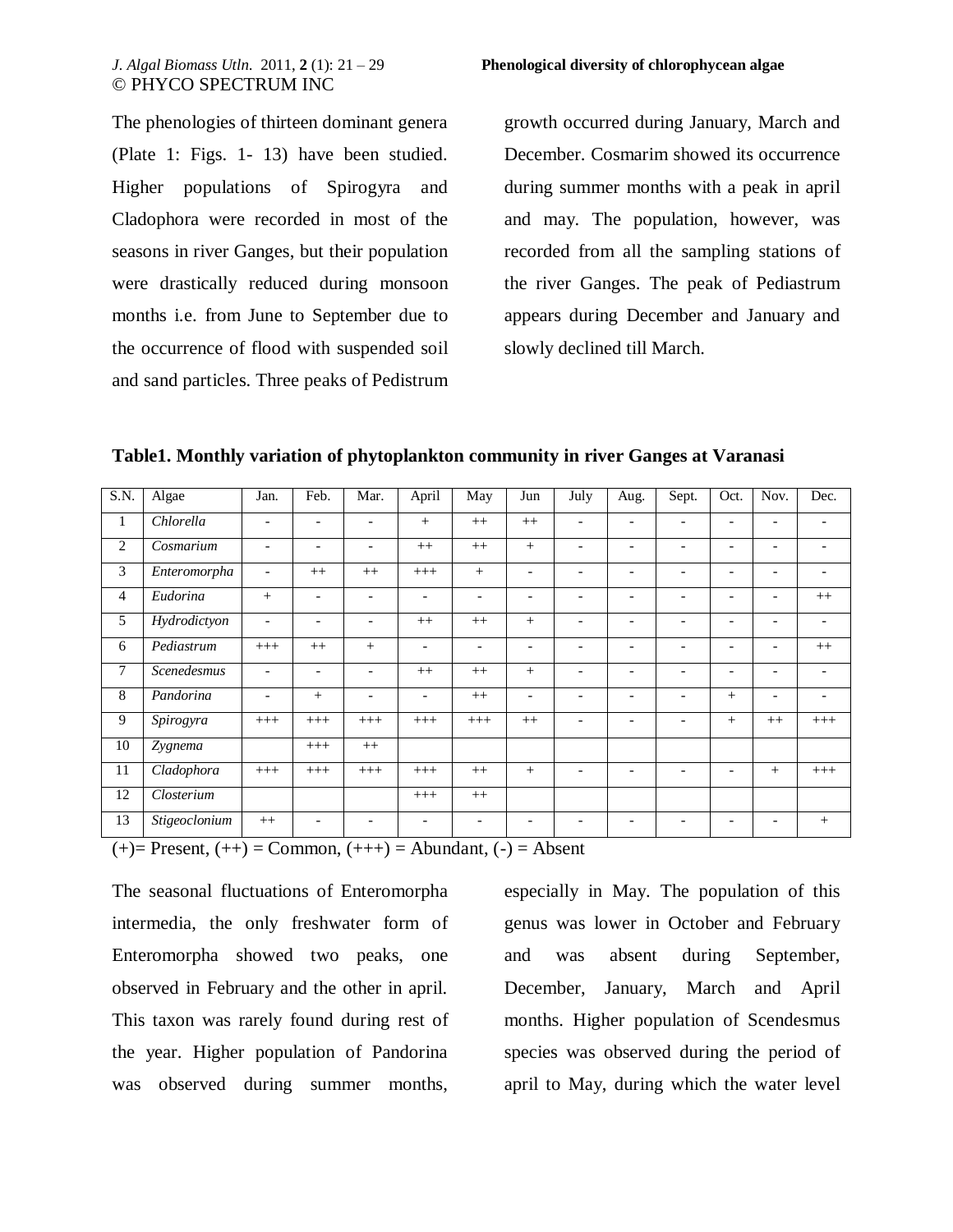declined gradually. As a consequence of the entry of freshwater and rainwater into the river Ganges after summer months, the population of Scendesmus was comparatively reduced from July to November. The seasonal fluctuation in Stigeoclonium showed distinct change; while population was observed in winter months, it was much less during summer months. Peak of this genus occurred during the month of January. The population of the genus Chlorella was very low throughout the year. A single moderate peak, however, occurred during May. Genus Hydrodictyon was present in month of April at almost all the stations studied. Population was low during cold season while from April onward their number gradually increased to result into a prominent peak, and further decreased gradually till October. The seasonal variations in these phytoplanktonic communities (Table. 1) indicate the natural management of primary production throughout the year. Most of the chlorophycean members flourished well from December onword till April/ may; forming prominent peak in the month of March. With respect to relative abundance of different genera of Chlorophyceae, most of the member of Conjugales and Cladophorales flourished well. The

occurance of one freshwater species of E. intermedia was also reported in the month of March and April. In general, moderate temperature, low current velocity and high transparency of water appears to be better conditions for algal growth in the river Ganges.

## DISCUSSION

Banaras (also known as Kashi) is one of the most ancient, religious and visited cities in Utter Pradesh. The river Ganges is a major river of Utter Pradesh catering to the needs of agriculture and human consumption. Ongoing climatic changes coupled with unwarranted human activities have significantly disturbed the ambient water quality. Xenobiotic compounds together with various types of biological particles are continuously added to the river Ganges. Physico-chemical characteristics of the river water determine the presence or absence the algal groups. The water temperature of river Ganges ranges from 10-30ºC and pH varied between 7.4 and 8.17 in different months of the year. The seasonal succession of phytoplanktonic community at the four Ghats of river Ganges exhibits the typical pattern. While Summer season is dominated by Spirogyra, Cladophora, Closterium ,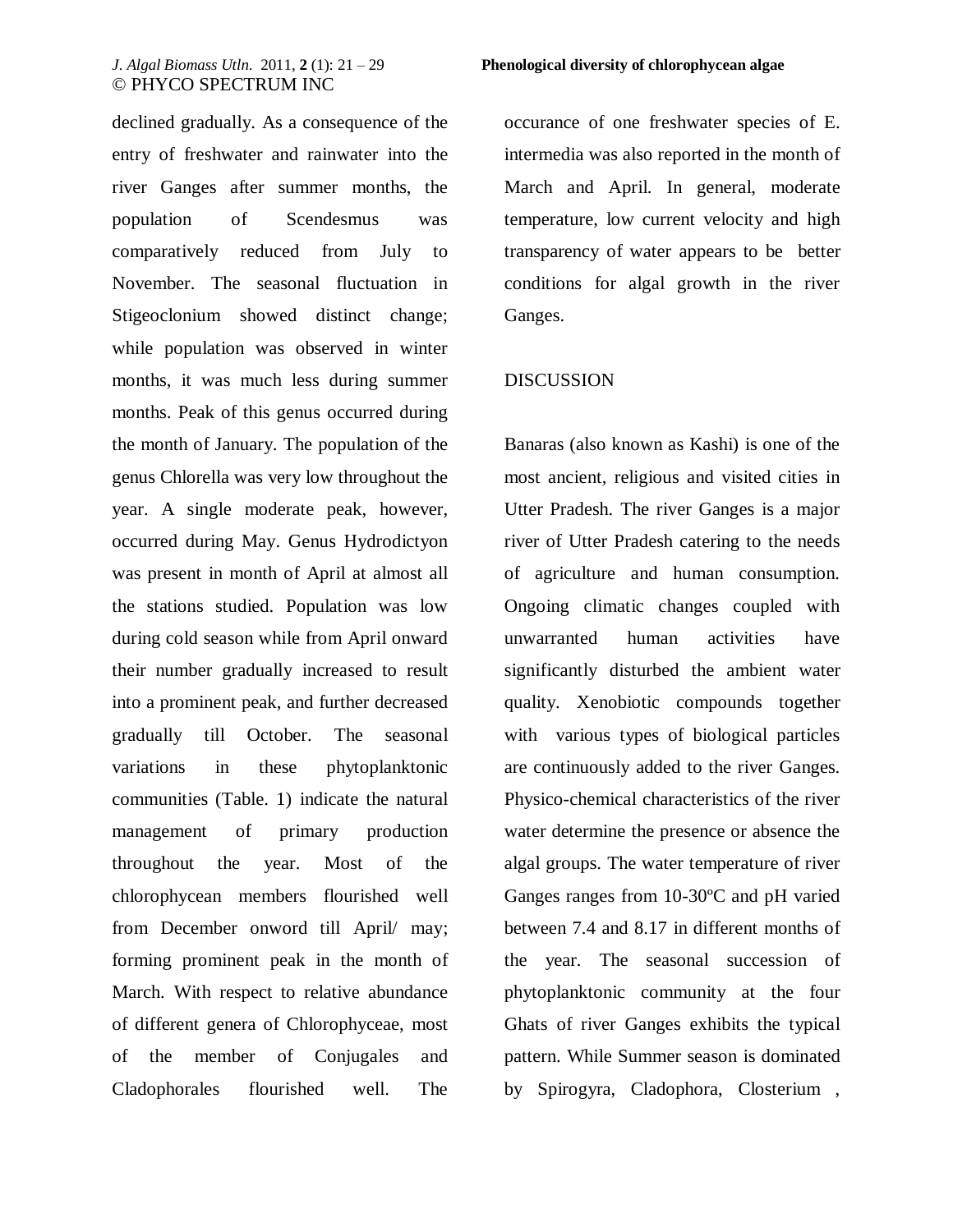Scenedesmus and Enteromorpha and the winter period by Stigeoclonium, Zygnema and Pediastrum, comparatively smaller population of some members is present in the month of monsoon. The most frequent of phytoplankton species found are Cladophora and Spirogyra found at all the station studied throughout the year except during floods. Most of the earlier studies on the river Ganges were mainly concerned with the physico-chemical and bacteriological properties of the river water. Even Ganga Action Plan launched by the Government emphasized only the physico-chemical and bacteriological characteristics of the river to assess its pollution status. Algal dynamics of river was rather neglected, although Jha (1982) and Patric (1993) gave some attention to this aspect. Algal diversities are natural occurrences, and may occur with regularity depending on weather and water conditions of the river. The likelihood of the algal bloom depends on local conditions and characteristics of the particular body of water. The occurrence of rich algal flora results generally at the place where there are high levels of nutrients present, together with the occurrence of warm and sunny conditions. However, human activity can often trigger and accelerate the pace of algal growth. Natural sources of nutrients such as

#### *J. Algal Biomass Utln*. 2011, **2** (1): 21 – 29 **Phenological diversity of chlorophycean algae**

phosphorus and nitrogen in the river Ganges can be supplemented by a variety of human activities. For example, in rural areas, agricultural run-off from the fields can wash fertilizers into the water. In urban areas, on the other hand, nutrient sources can include treated wastewaters from septic systems and sewage treatment plants, and urban stormwater run-off that carries nonpointsource pollutants such as lawn fertilizers that support the growth of many green algae. River water is quite rich in nitrogen and phosphorus, which supported luxuriant algal growth. Algae prefer ammonia to nitrate; when different nitrogen forms are supplied simultaneousaly they exhaust ammonia then nitrate and further nitrite (Chick, 1902). Seasonal phytoplankton abundance and variation is the reflection of collective response of several physico-chemical characteristics of the river water. It is expected that more than 90% variation in phytoplankton density is influenced by physico-chemical factors and only 10% by other factors.

## ACKNOWLEDGEMENTS

The authors express sincere thanks to the UGC, New Delhi for providing financial assistance in the form of BHU-UGC Research Fellowship to APS and to the head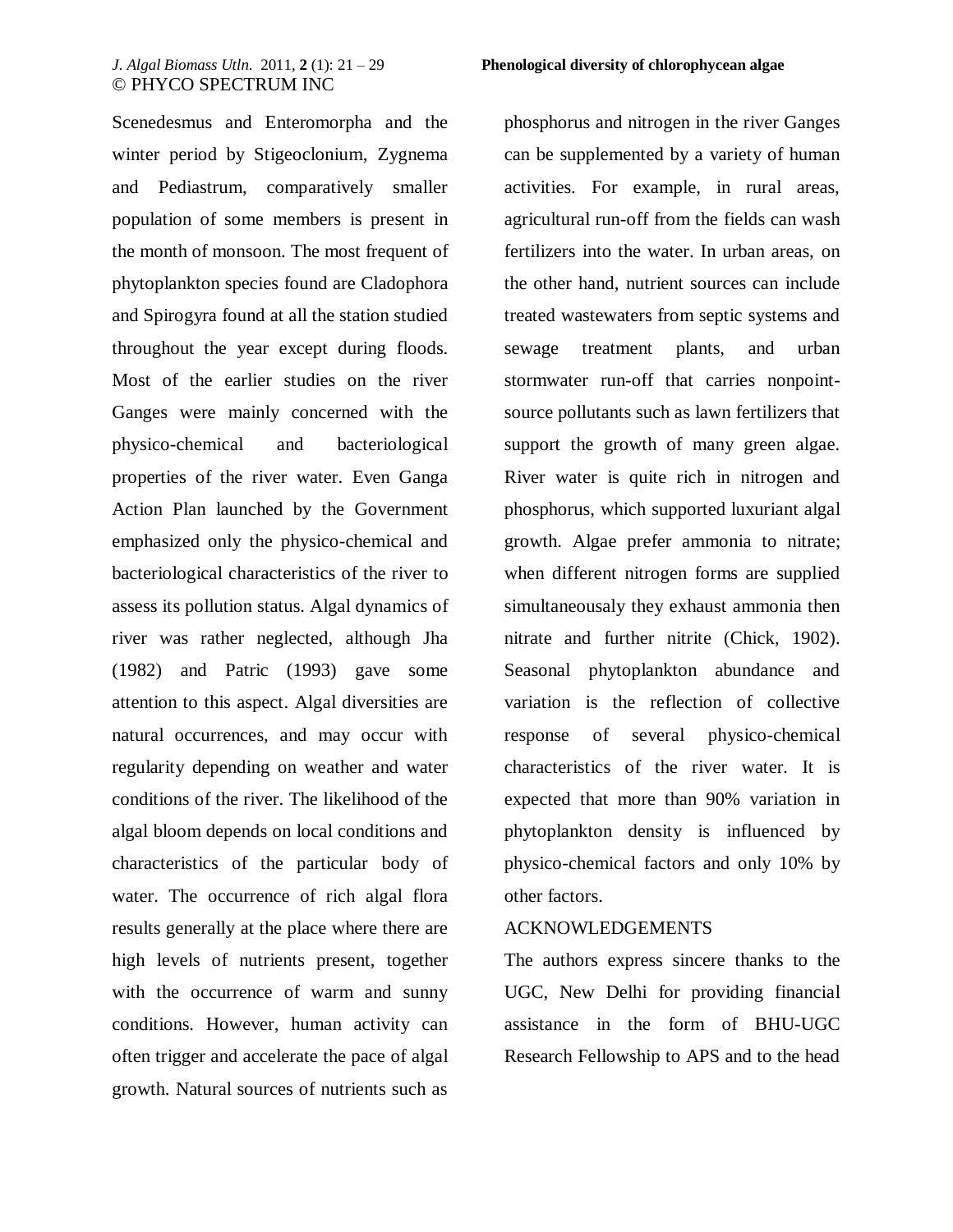of the Department of Botany, for providing necessary facilities.

### REFERENCES

Chick, H. 1902. A study of unicellular green algae occurring in polluted water with special reference to its nitrogen metabolism. Proc. Roy. Soc. London. 71: 458-470.

Crayton, W. M. and Sommerfeld, M. R. 1979. Composition and abundance of phytoplankton in tributaries of the lower Colorado river; Grand Canyon region*.*  Hydrobiologia. 66: 224-257.

Hyness, H. B. N. 1966. The biology of polluted water. Liverpool University Press, Liverpool, England

Jafri, S. I. H., Mahar, M. A. and Leghari, S. M. 1999. Diversity of fish and plankton in Manchhar lake (Distt. Dadu) Sindh, Pakistan. Proc. Semi. Aq. Biodiv. Pakistan. 63-70.

Jha, D. N. 1982*.* Influence of water pollution on the distribution of algae in the river Ganga at Kanpur*.* Ph.D. thesis. Kanpur University, Kanpur.

Mishra, P. K., Srivastva, A. K. and Prakash, J. 2002. Morphotaxonomic survey on Ulotrichales and Cladophorales of Narth-Eastern Uttar Pradesh, India. J. Ind. Bot. Soc. 81(3-4): 345-350.

Mahar, M. A., Jafri, S. I. H. and. Leghari. S. M. 2000. Studies on water chemistry and fish production of Manchar lake, Dadu, Sindh, Pakistan. Pakistan J. Biol. Sci. 3(12): 2151-2153.

Panday, S. N. 1981. Studies on the effect of selenium on *Chlorella vulgaris* Berji. Environment India. 4: 77-79.

Prasad, B. N. and Mishra, P. K. 1992. Fresh water algal flora of Andaman and Nicobar Islands, Vol. II. B. Singh and M.P. Singh, Deharadun, India, 248.

Rai, L. C. and Guar, J. P. 2001. Algal Adaptation to Environmental Stresses. Springer-Verlag; Berlin Heidelberg, New York.

Randhawa, M. S. 1959. Zygnemacea*e* . Indian council of Agriculture Research, New Delhi, 471.

Rao, V. S. 1975. An ecological study of three ponds of Hyderabad, India III. The phytoplankton, Volvocales, Chroococcales and Desmids. Hydrobiologia, 47(2): 319- 337.

Reddy, M. P. and Venkateswarlu, V. 1987. Assessement of water quality and pollution in the river Tungabhadra near Kurnool, Andhra Pradesh. J. Enviroment. Biol. 8: 109-119.

Smith, G. M. 1950. The Fresh Water Algae of United States. McGraw- Hill Book Company, INC, New York.